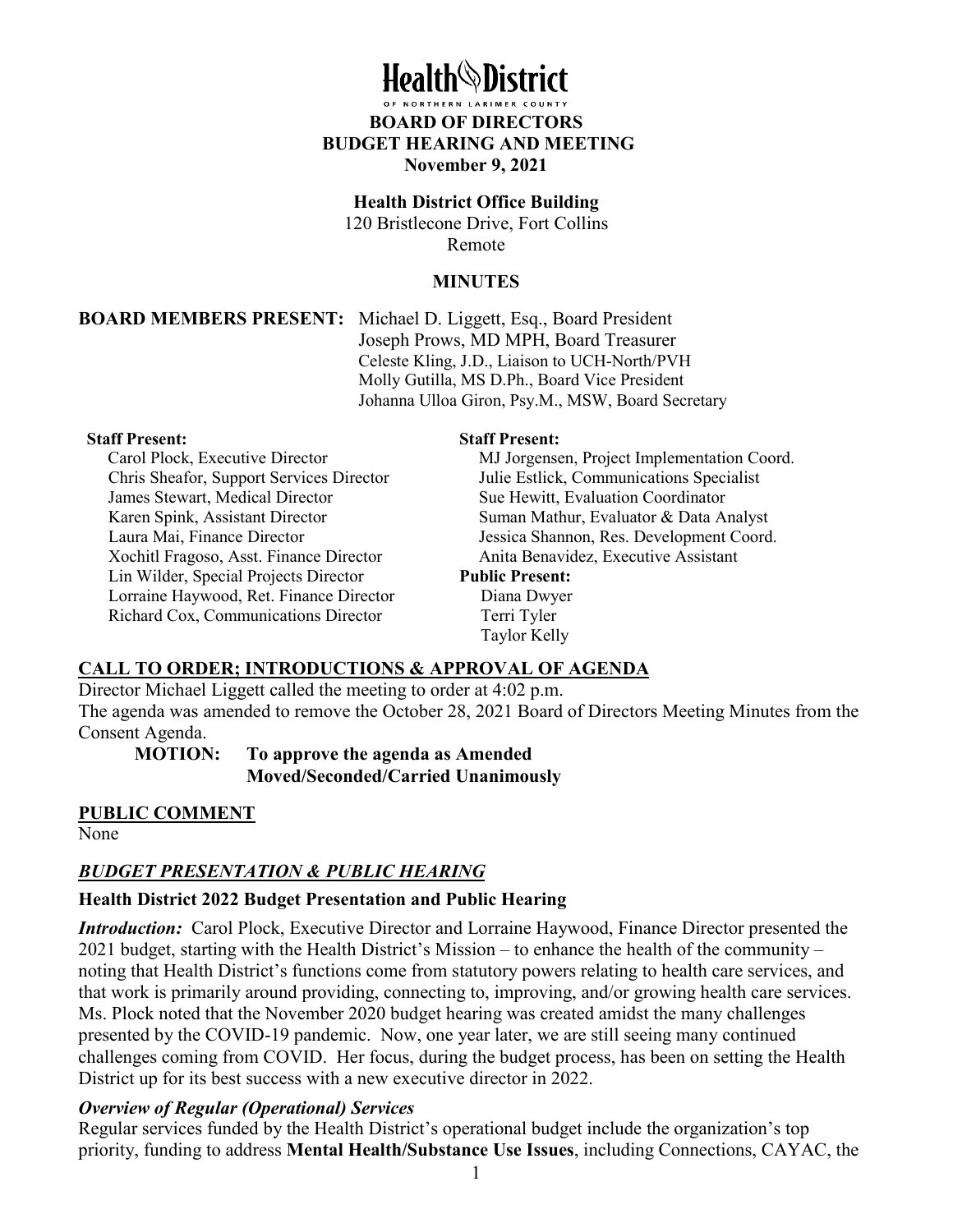integration of MH/SU care into primary care (Integrated Care program), and Community Dual Disorders Treatment. Experts predicted a rise in mental health and substance use issues due to the stressors of COVIVD, and our staff report that it is hitting right now. In Connections, our adult team is recently experiencing nearly more demand than we can serve, and Integrated Care also reports higher levels than before. Staff is applying for emergency dollars available through Larimer County to aid in this arena, and the budget also includes some increase in staffing.

The second highest priority for the Health District is aiding the community in **accessing health care**. Larimer Health Connect is the primary program, which continues to be busy helping community members find and apply for the right coverage for their particular situation. Much is different in their work since COVID, since there are new options that provide better assistance with health insurance costs. During the declared public health emergency, those who come onto Medicaid can stay on it until the end of the emergency. However, at that time (expected in 2022), many people will need assistance in finding other affordable insurance options. Funding has been included for enhanced outreach for that stage.

Our Prescription Assistance service offers help in affording prescriptions, utilizing discount cards, vouchers, and other approaches. The 2022 budget includes \$50,000 from reserves funds to take advantage of the new and unique opportunity to provide long-acting injectable alcohol use disorder medication assisted treatment (MAT) as a person is leaving jail, when they have detoxed and now have care coordinators who would have 30 days to connect them to a provider for their next injection.

Staff continue to work with the Medicaid Accountable Care Collaborative, which remains focused on facilitating care coordination for local Medicaid enrollees. This year, collaborative members' attention has been on adjusting to COVID-19, payment formula changes, and workforce challenges. The Regional Accountable Entity (RAE) is working on a special project designed for people with complex needs.

Access to **affordable dental** care remains a major community need. COVID is still a big factor in how many people we can serve, and staff are transitioning to a patient care coordination approach, focusing on improved rates of completion of dental plans. Senior dental care remains a priority, as does care for those who must receive their care under anesthesia. Expanding access to specialty dental care is still on hold, as community dentists are also challenged by COVID and its impact on capacity and workforce. Some staffing funds reserved as placeholders in the budget have been reallocated to other budget priorities for 2022.

The **Community Impact Team continues to focus on helping the community make long-term improvements in mental health and substance use services**. For 2022, the focus will be on the Substance Use Transformation Project, including building enhanced provider and community knowledge; providing input into the use of anticipated COVID funding likely to be available through the county and city; helping with a competency and restoration mapping project; and working on the new Needs Assessment of the whole behavioral health system, identifying gaps and priorities.

**Health Promotion and preventive services** have been significantly impacted by the COVID pandemic. Tobacco cessation is going strong, since COVID is a big incentive to stop. The Heart Health Program has been reduced during COVID, but remains important – those with hypertension have a high risk for COVID severe illness. In 2022, COVID-19 is anticipated to remain a big focus, including the continuation of COVID vaccinations, and getting people experiencing homelessness connected to health care.

**Advance Care Planning** is a small but mighty program – made more important during COVID due to the importance of having advance care directives in place. Its sole part time staff member focuses on educating the community about the importance of ACP, directly assisting individuals and families in completing and filing their plans, and training providers, volunteers, and community groups to assist. With COVID, they are doing more tele-consults and virtual employee campaigns.

**Other regular services** include **Communications,** which has provided essential messaging during COVID and also focus on outreach for service programs; **Policy,** since a change in federal, state, and local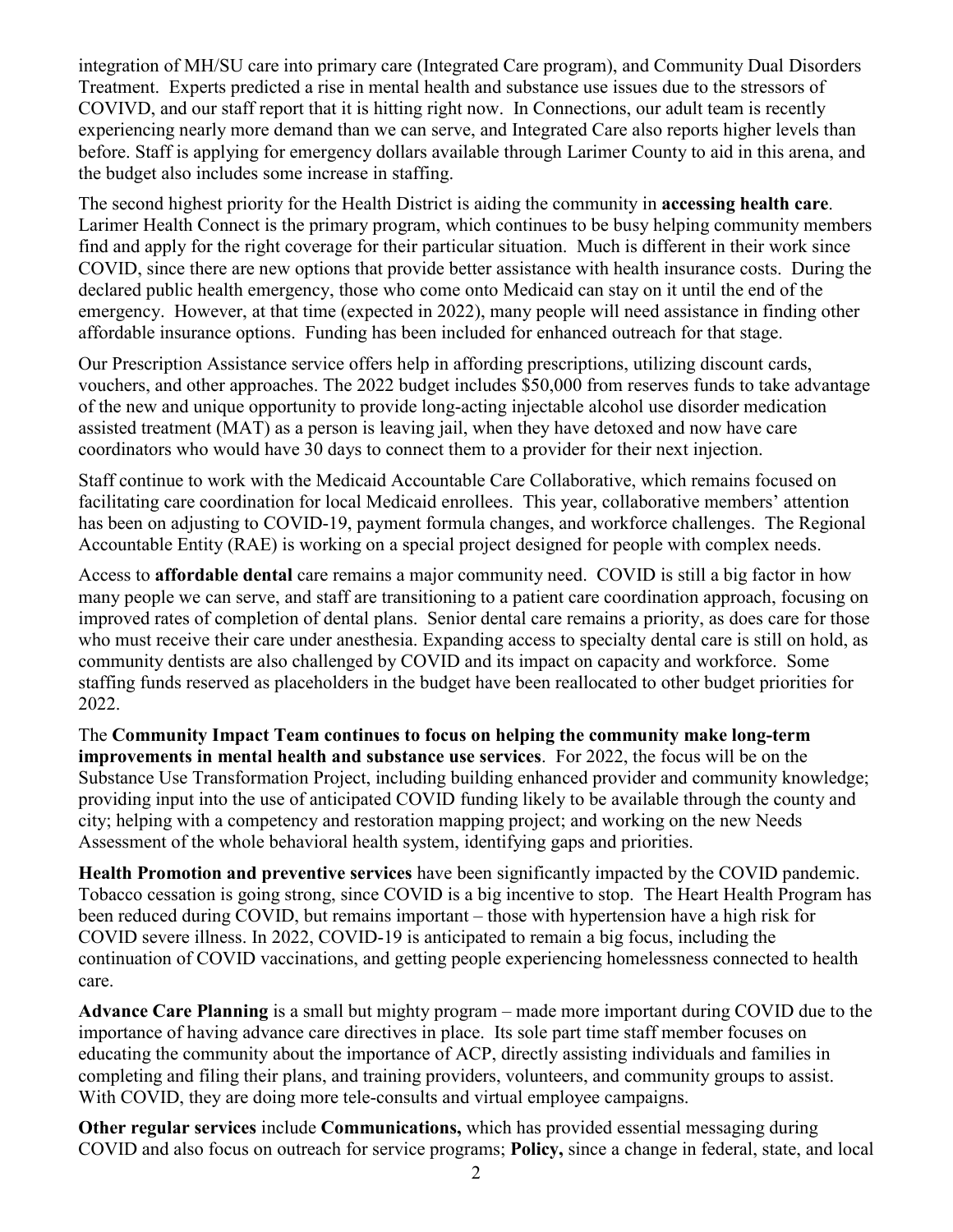policy can make an enormous difference; and **Resource Development,** which has pulled in significant funding in 2020 and 2021, getting close to reimbursement for the great majority of our extra spending around COVID. The **Evaluation** team shifted gears significantly through the pandemic including assisting with contact tracing, some of the EDIT work in process, coordinating our vaccination efforts, and helping with the IRQ. 2022 will be a big year for the team, since in addition to their other duties, it is the year of the  $10<sup>th</sup>$  triennial community health assessment, which is scheduled to occur earlier than ever before.

*Overview of Key Time Limited Services (funded through Reserves, Grants, and/or Partnerships)*  **Major projects** include time-limited expansion of staff for Connections/CAYAC, including for Psychiatrist Nurse Practitioner and Psychological Testing, fully staffing and expanding outreach for Larimer Health Connect and Health Care Access, and as previously noted, conducting the Community Health Triennial Needs Assessment, and providing Prescription Assistance for Alcohol Use Disorder MAT in jails.

**Other key time-limited services** include funds for dental senior care, specialty care, and client assistance; CIT for the MH/SU Alliance, SUD Transformation, MAT in jails and other special projects; Integrated Care; and Advance Care Planning. There is one FTE for CIT included to work on the Re-Asssement project.

**Community Planning, Change, and Training**: Health Equity efforts were ramping up well when the COVID pandemic hit, changing our equity focus. \$240,000 has been included in the budget for equity work, including the hiring of a Health Equity Implementation Manager; two bilingual behavioral health providers, and a variety of other health equity, diversity, and inclusion activities.

**Other** funds have been set aside for targeted program outreach; intensive staff recruitment – like the rest of the country, recruitment is expected to be a particular challenge in 2022; the planned renovation of the Mulberry site at a cost of just over \$1M; website update, possible name change and outreach, emergency preparedness and transition management. Grant funds and some Health District funds are anticipated to be used for vaccinations, as well as potentially hiring a nurse care manager for the IRQ for people experiencing homelessness. There are a variety of other funds included in the budget to be used if needed, for things such as new projects implementation, dentist loan repayment, preventive medicine resident, facility repairs, consultants, and grant matches and obligations.

# *Timelines and Deadlines*

Laura Mai, Finance Director, introduced Xochitl Fragoso, the new assistant finance director. She has been with the Health District for about 16 years.

- December 10, 2021 Final assessed valuation due from the County
- December 13, 2021 Board of Directors meeting to adopt the budget and appropriate money
- December 15, 2021 Deadline for Board of Directors to adopt the 2022 budget and appropriate money AND deadline for Certification of Mill Levy to County Commissioners.

## *Revenues*

Although property and ownership tax is anticipated to increase by 4.54%, when all estimated revenue sources are totaled, the revenue increase between 2021 and 2022 is 2.28%, or about \$290,961. In determining actual tax revenues to the Health District, several adjustments are made. Tax revenue reductions to the Health District due to Tax Increment Financing (TIF) total \$498,373. Slightly lower Specific Ownership Tax revenue is expected, reducing revenue by \$25,000, and County collection fees will increase slightly, for a total reduction of about \$186,608. When comparing inflation with local growth, inflation appears to be taking a sharp turn up, while local growth headed down in 2021; in September, they were at 1.392% and CPI at 3.78% locally. The Mill Levy will hold steady at 2.167 for the coming year.

*Key changes in the budget:* For revenue, the key increases are in property tax, with a modest increase in fee income, while the key decreases are in investment income and specific ownership tax. Key changes in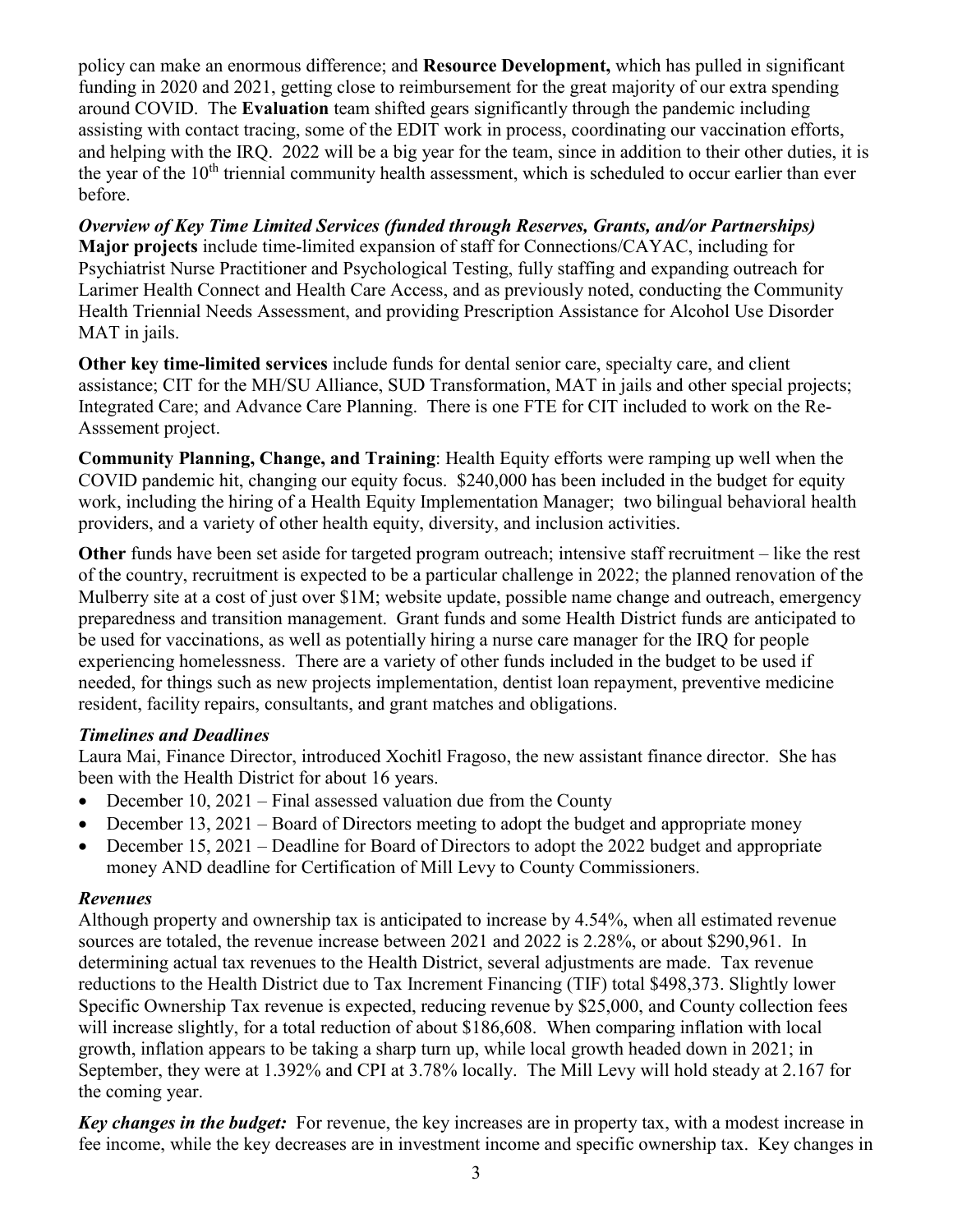expenditures are planned expenditure of around \$1M for 425 W. Mulberry, increased investment in behavioral health services; the triennial community health needs assessment, a 2.5% fixed pay increase as well as some market adjustments resulting from the recent binannual salary survey, increases in fixed costs and COVID-related changes. After changes in revenue and expenditures are totaled, the Health District has approximately \$437,000 more to spend. After the fixed cost increases and the recommend fixed pay increase of 2.5%, there was \$183,146 left to allocate for all other purposes.

The pie graphs of expenditures show that the Health District spends about 6% of its budget on administrative costs. Programmatically, behavioral programs and the dental clinic each take up about 1/3 of the budget.

## *Public Hearing/Public Comment*

There was no public comment.

# *Board Discussion and Questions*

A Board member asked for clarification on the comment that the 2022 budget was developed with an eye on setting up the new ED for success. Ms. Plock explained that, with the current uncertainty of COVID and other factors, she tried to build in some flexibility if some funding needs to go in one direction or another, and for things that could change, for example the potential name change. Staff also took into consideration where programs or individuals are overwhelmed and where relief is needed. A variety of different factors were taken into account in recommending the External Affairs Director position. Director Liggett asked for clarification on dramatic budget changes should the new executive director want to shift funds. While there is room for refinement by the new ED, any significant amendments would have to go back to a public hearing. There was also a question about whether we pay county collection fees on TIF; TIF is excluded in that calculation.

 The board was reminded that this is the first draft of the budget, and that when final property valuations are received from the county in December, budget amendments may need to be made before final budget approval by December 15. Director Ulloa Giron noted that she had some concerns about the external affairs director position and would not support the budget if it was included, as well as concerns about spending Health District funds to staff the IRQ.

# **PRESENTATION & DISCUSSION**

# *COVID-19 Update*

Dr. James Stewart provided a brief update on COVID starting with good news. Another antiviral drug, Paxlovid (by Pfizer), has proven successful against COVID, with a 5-day oral Rx, slashing the risk of hospitalization and death by 89% among people with COVID-19 who are at high risk of severe illness. Merck's antiviral holds steady at a risk reduction of 50%, and the Monoclonal antibodies provide a 70% risk reduction. Over the past week, Larimer County cases, positivity rate, hospitalizations and ICU use have remained flat. However, acute care and ICU beds are at or over capacity. Contingencies are being developed behind the scenes as Colorado remains in the Top 5 across the US for all things COVID.

# *BOARD DISCUSSION & DECISION*

# *Resolution 2021-16, Election Resolution, Polling Place Election*

In preparation for the 2022 Elections, this resolution establishes the fact that we will have an election, appoints Chris Sheafor as our election official, identifies election polling places, and allows cancellation of elections if applicants are only equal to the number of vacant seats.

# **MOTION: To approve Resolution 2021-16 Election Resolution, Polling Place Election Moved/Seconded/Carried Unanimously**

# *Compass Advisory Committee Nomination*

*Compass* editor Julie Estlick presented the Board with a memo identifying two prospective members of the Compass Advisory Committee: Paul Matthews and Anne Moyer, RN, BSN.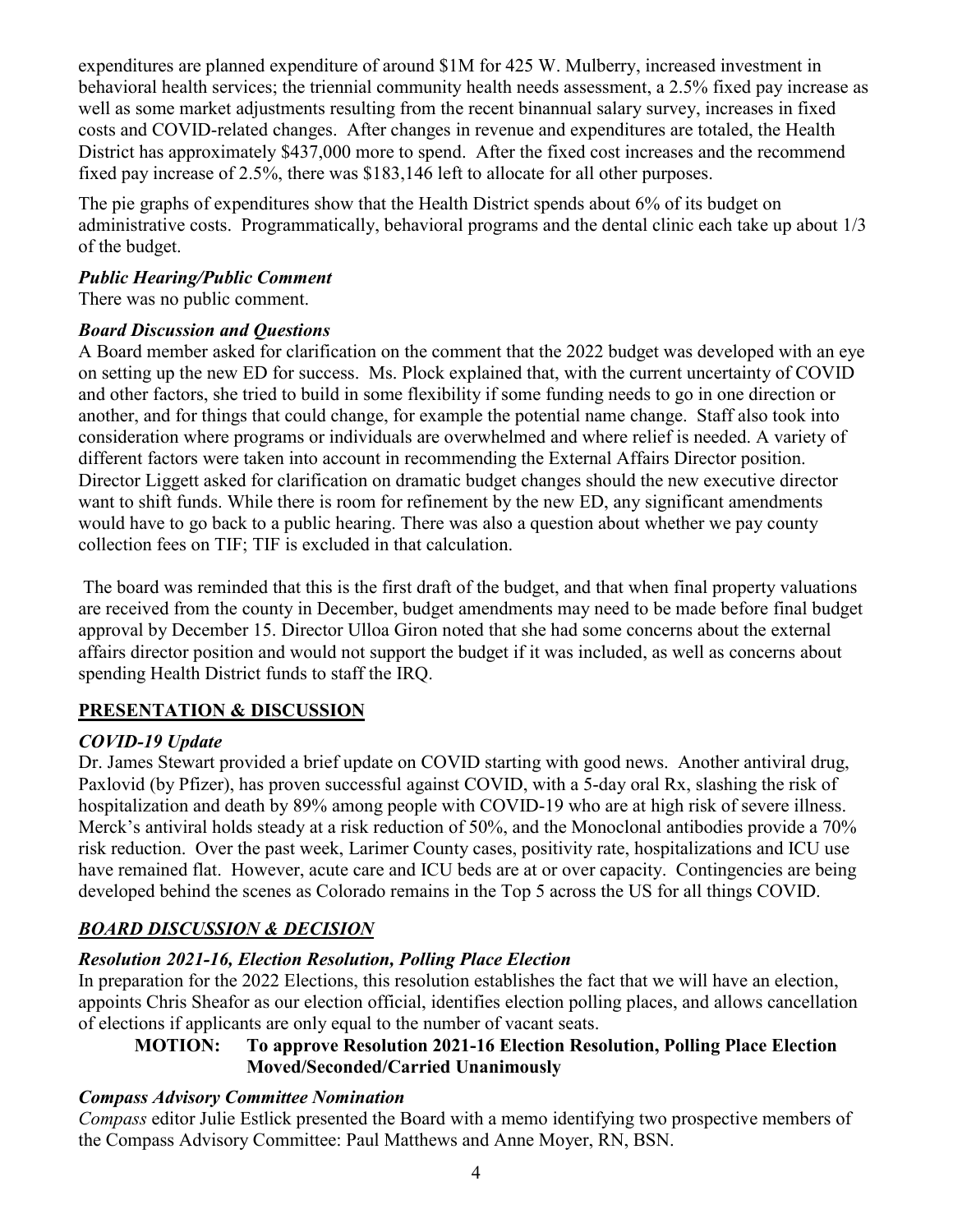#### **MOTION: To approve Paul Matthews and Anne Moyer, RN, BSN, for the Compass Advisory Committee Moved/Seconded/Carried Unanimously**

## *Isolation/Recovery and Quarantine Facility Temporary Reinstatement*

With the uptick in COVID cases and the concern about the more contagious Delta variant, Larimer County again finds itself in need of a temporary IRQ for people experiencing homelessness. While efforts continue on a longer-term solution, a short-term solution is being devised. CSU has agreed to use of their property on Myrtle again. City and County staff are engaged in the discussions are underway. The first critical need before the Health District could commit to this project is funding. The County has requested a budget and concept paper, and is very likely to make the commitment to provide the funds for the IRQ program, including the location, staffing, security, cleaning, food, etc.

The second critical need before a Health District commitment is securing a temporary Program Coordinator; a potential appropriate candidate was identified by city staff. The Program Coordinator would hire other temporary staff; overnight coverage would be provided by a security company. Ms. Plock would assume supervision over the Program Coordinator until her retirement, at which point Dr. James Stewart will step in. The \$224,000 budget would likely be provided through the County via ARPA or FEMA funds. The Health District/s facilities team will be needed to get the facility up and running again. A small amount in reserves has been set aside for anything Federal funding won't cover. This would be a 6-month project running from December 2021 through May 2022.

In board discussion a Board member asked why the County wouldn't just run the project (and provide the supervision), since they will be providing the funding. The County currently does not have enough staff to meet demands. Meanwhile, the City's time is focused on closing in on interim overflow shelter for the winter months and development of a community plan for both a short term (3-4 years) improved shelter to hopefully start in late 2022, and eventually a permanent improved shelter. The Rescue Mission's staff is stretched beyond limits by needing to staff both the regular shelter, which is overflowing, and the temporary winter months overflow shelter.

## **MOTION: To approve the temporary reinstatement of the IRQ, run by the Health District, on the condition that the majority of funding is secured from other sources, and that Health District extra expenditures do not exceed \$20,000. Moved/Seconded/Carried Unanimously**

#### *2022 Board Meeting Schedule*

The Board was presented with the proposed 2022 Board Meeting Schedule. It was noted that the January 10 meeting can be stricken.

## **MOTION: To approve the Board meeting schedule as amended Moved/Seconded/Carried Unanimously**

#### **UPDATES & REPORTS**

#### *Executive Director Update*

Ms. Plock provided the Board with an update on the executive director search, noting that the recruiter has met with all of the Board members and the Management Team. The community listening sessions have been set, including community partner leaders, rural, an open community session, and the Latinx community. The staff survey was initiated last week, and the community survey will be released later this week. There will be some changes in board meetings; the November 15 and January 10 Board meetings can be taken off schedules. An additional meeting will be added on December 7, the January 25 Board meeting will be extended; and two full-day meetings will be added in late January or early February to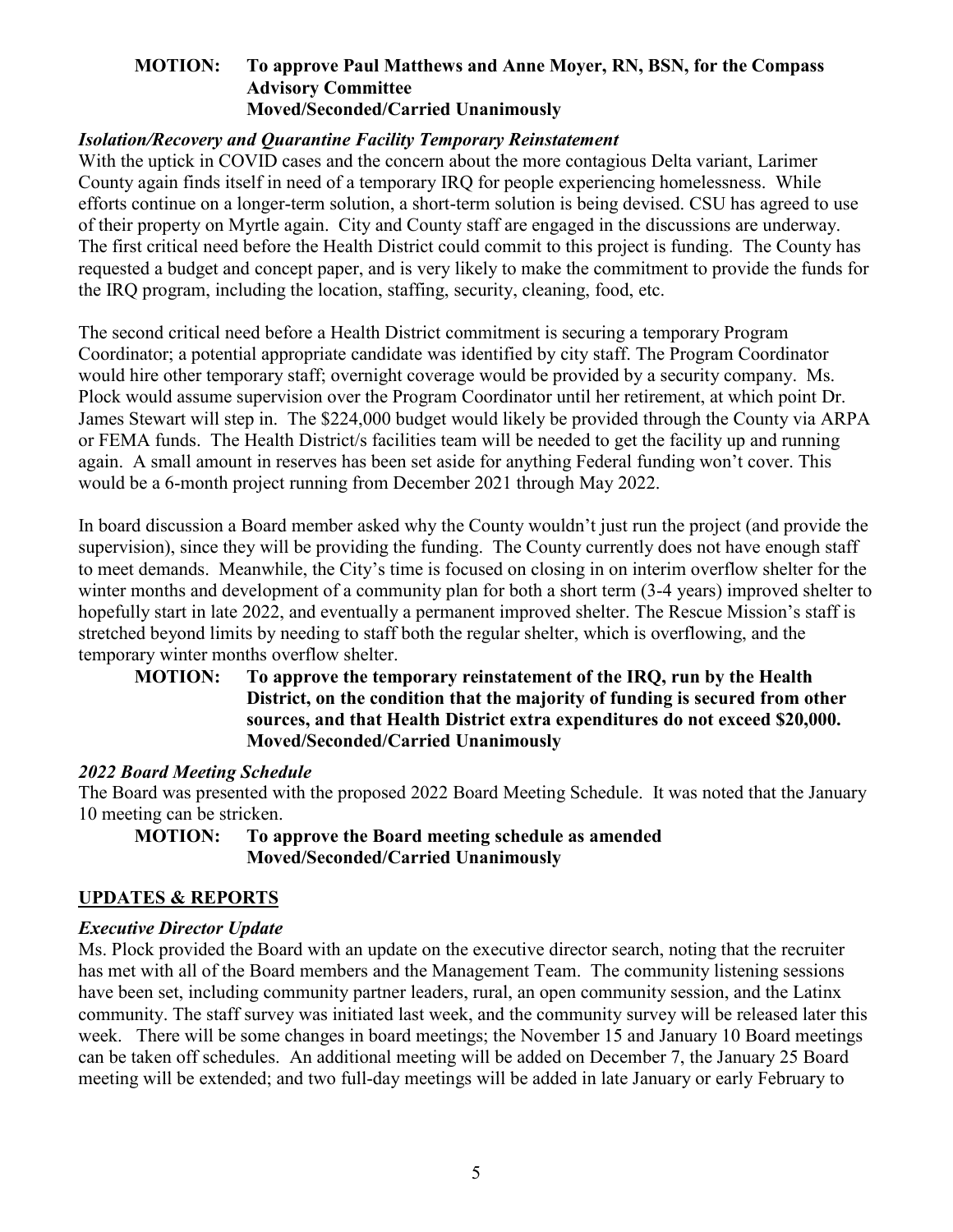continue the process. The Board requested that the recruiter provide a written timeline, and requested invitations to the open community session.

Vaccination demand has picked up as we get booster shots lined up. It is unclear how much of the vaccination process will be picked up by primary care and the county health department. Director Prows noted that his primary care organization is, at least in the near-term, out of the vaccination business.

# *Liaison to PVHS/UCHealth North Report*

Director Kling reported that everyone is on overload and they have had no recent board meeting.

# **PUBLIC COMMENT (2nd opportunity)**

None

# **CONSENT AGENDA**

• Approval of Minutes for the July 27 and September 28, 2021 Regular Board Meetings; minutes for October 28, 2021 were removed from the consent agenda.

## **MOTION: To approve the consent agenda as amended** *Moved/Seconded/Carried Unanimously*

## **ANNOUNCEMENTS**

- December 13, 2021, 4:00 pm Board of Directors Regular Meeting and Budget Approval
- January 25, 2022, 4:00 pm Board of Directors Regular Meeting

# **ADJOURN**

## **MOTION: To Adjourn the Meeting Moved/Seconded/Carried Unanimously**

The meeting was adjourned at 5:45 p.m.